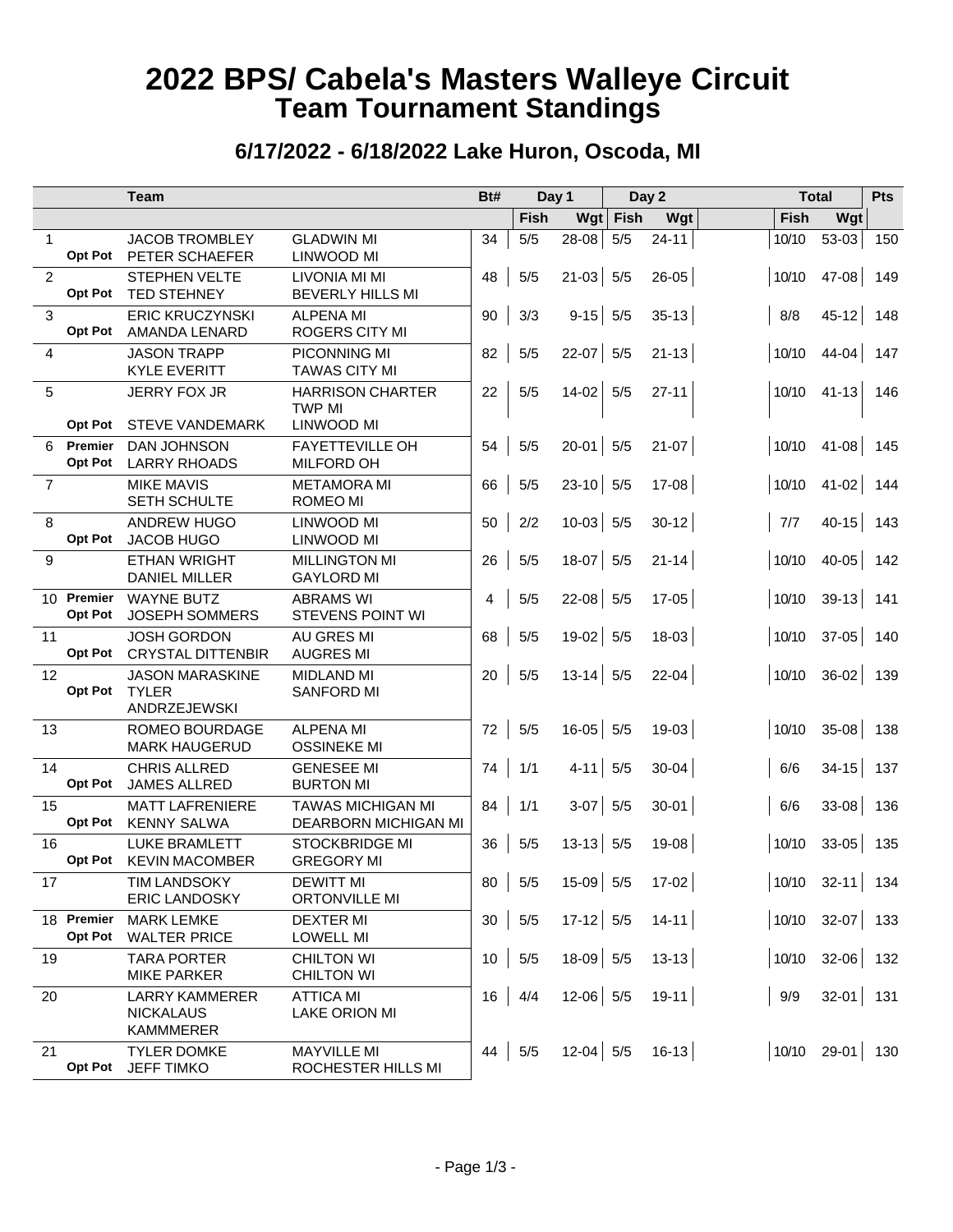# **2022 BPS/ Cabela's Masters Walleye Circuit Team Tournament Standings**

#### **6/17/2022 - 6/18/2022 Lake Huron, Oscoda, MI**

|                                 | <b>Team</b>                                                                   |                                                 | Bt#<br>Day 1   |               | Day 2       |      | <b>Total</b> |       | Pts         |     |
|---------------------------------|-------------------------------------------------------------------------------|-------------------------------------------------|----------------|---------------|-------------|------|--------------|-------|-------------|-----|
|                                 |                                                                               |                                                 |                | Fish          | Wgt         | Fish | Wgt          | Fish  | Wgt         |     |
| 22 Premier                      | <b>NICK DABROWSKI</b><br><b>TRAVIS DULUDE</b>                                 | <b>OSCODA MI</b><br><b>MIDLAND MI</b>           | 58             | 4/4           | $13 - 01$   | 5/5  | $15 - 12$    | 9/9   | $28 - 13$   | 129 |
| 23<br><b>Opt Pot</b>            | <b>KNUTE ZEHNER</b><br><b>JOSHUA MACK</b>                                     | <b>INTERLOCHEN MI</b><br><b>CENTRAL LAKE MI</b> | 88             | 5/5           | $14-03$ 5/5 |      | 14-06        | 10/10 | $28-09$     | 128 |
| 24                              | <b>MARK JACOBS</b><br><b>TODD SCHRYER</b>                                     | <b>INDIAN RIVER MI</b><br><b>CHEBOYGAN MI</b>   | 46             | 5/5           | $12-06$ 5/5 |      | $15 - 13$    | 10/10 | $28-03$     | 127 |
| 25                              | MICHEAL PARNICKY<br><b>TIM SCHADE</b>                                         | <b>TAWAS CITY MI</b><br><b>TAWAS CITY MI</b>    | 28             | 5/5           | $17-09$ 3/3 |      | $10 - 04$    | 8/8   | $27 - 13$   | 126 |
| 26                              | <b>BRANDON BROWN</b><br><b>LARRY TERRY</b>                                    | <b>VASSER MI</b><br>FREELAND MI                 | 64             | 5/5           | $20-08$ 1/1 |      | $6 - 08$     | 6/6   | $27 - 00$   | 125 |
| 27 Premier<br><b>Opt Pot</b>    | <b>SCOTT RHODES</b><br><b>JEFF KOESTER</b>                                    | CHARLEVIOX MI<br><b>BROOKVILLE IN</b>           | 60             | 4/4           | $12-10$ 5/5 |      | $14 - 03$    | 9/9   | $26-13$     | 124 |
| 28 Premier                      | <b>JACOB BRANDT</b><br><b>JAMES BRANDT</b>                                    | <b>HUDSONVILLE MI</b><br><b>HUDSONVILLE MI</b>  | 14             | 3/3           | $14-03$ 5/5 |      | $11 - 10$    | 8/8   | $25 - 13$   | 123 |
| 29 Premier                      | <b>CHESTER</b><br><b>TABACZYNSKI</b><br><b>MICHELLE</b><br><b>TABACZYNSKI</b> | <b>WESTLAND MI</b><br><b>WESTLAND MI</b>        | $\overline{c}$ | 3/3           | $9-10$ 4/4  |      | $15 - 11$    | 7/7   | 25-05       | 122 |
| 30 Premier<br><b>Opt Pot</b>    | <b>KEVIN DAHL</b><br><b>TRAVIS PISAREK</b>                                    | <b>MUSKEGO WI</b><br>ELEVA WI                   | 8              | $5/5$         | $19-13$ 2/2 |      | $4 - 05$     | 7/7   | $24-02$     | 121 |
| Premier<br>31<br><b>Opt Pot</b> | <b>TOM ALBRECHT</b><br><b>JOHN SCOTT</b><br><b>ALBRECHT</b>                   | <b>BIG STONE CITY SD</b><br><b>FRIDLEY MN</b>   | 6              | 3/3           | $10-01$ 5/5 |      | $13 - 13$    | 8/8   | $23 - 14$   | 120 |
| 32                              | <b>BRANDON</b><br><b>WITKOWSKI</b>                                            | <b>SAGINAW MI</b>                               | 52             | 4/4           | $13-10$ 2/2 |      | $6 - 07$     | 6/6   | $20 - 01$   | 119 |
|                                 | <b>THOMAS WITKOWSKI</b>                                                       | FREELAND MI                                     |                |               |             |      |              |       |             |     |
| 33 Premier                      | <b>ADAM HUME</b><br><b>MIKE KARNER</b>                                        | OSCODA MI<br><b>GREENBUSH MI</b>                | 56             |               |             | 5/5  | 19-02        | 5/5   | $19-02$     | 118 |
| 34<br><b>Opt Pot</b>            | <b>SCOTT GEITGEY</b><br><b>DAVID KOLB</b>                                     | <b>CANTON OH</b><br>LINWOOD MI                  | 42             | 1/1           | $3-14$ 5/5  |      | $14-07$      | 6/6   | $18-05$ 117 |     |
| 35<br><b>Opt Pot</b>            | <b>JOE ROSSELL</b><br><b>ROBERT BILSKY</b>                                    | <b>WASHINGTON MI</b><br><b>WASHINGTON MI</b>    | 18             | 5/5           | $15-15$     |      |              | 5/5   | $15-15$     | 116 |
| 36<br>Opt Pot                   | <b>BOB LESLIE</b><br><b>FRANK BROGGER</b>                                     | <b>SAGINAW MI</b><br>FREELAND MI                | 86             | 5/5           | $13-09$ 1/1 |      | $2 - 02$     | 6/6   | $15 - 11$   | 115 |
| 37                              | <b>GALON KELLEY</b><br><b>BRIAN CHANDLER</b>                                  | <b>DAFTER MI</b><br><b>MONTROSE MI</b>          |                | $40 \mid 3/3$ | $6-13$ 1/1  |      | $8-01$       | 4/4   | $14-14$ 114 |     |
| 38 Premier                      | PETER MART<br>TED MART                                                        | <b>UTICA MN</b><br><b>UTICA MN</b>              |                | $24 \mid 2/2$ | $7-01$ 1/1  |      | $4-07$       | 3/3   | $11-08$ 113 |     |
| 39<br>Opt Pot                   | <b>JASON KANISZEWSKI</b><br>NATHAN SEIFERLEIN                                 | <b>AUGRES MI</b><br>CHESTERFIELD MI             | 76             |               |             | 5/5  | $10-09$      | 5/5   | $10-09$ 112 |     |
| 40<br><b>Opt Pot</b>            | <b>RYAN WALL</b><br><b>JASON HARRISON</b>                                     | <b>FOLEY MN</b><br><b>CLARKSTON MI</b>          |                | $32 \mid 3/3$ | $10-04$     |      |              | 3/3   | $10-04$ 111 |     |
| 41 Premier<br><b>Opt Pot</b>    | DAN BYERS<br>ROBERT HOOVER                                                    | <b>BELMONT MI</b><br>SAINT CLAIR SHORES MI      |                | $62 \mid 3/3$ | $7-14$      |      |              | 3/3   | $7-14$ 110  |     |
| 42 Premier                      | <b>STEVE DRAISEY</b><br>Opt Pot JACOB DRAISEY                                 | LEE'S SUMMIT MO<br><b>LENEXA KS</b>             | 12             |               |             |      |              |       |             |     |